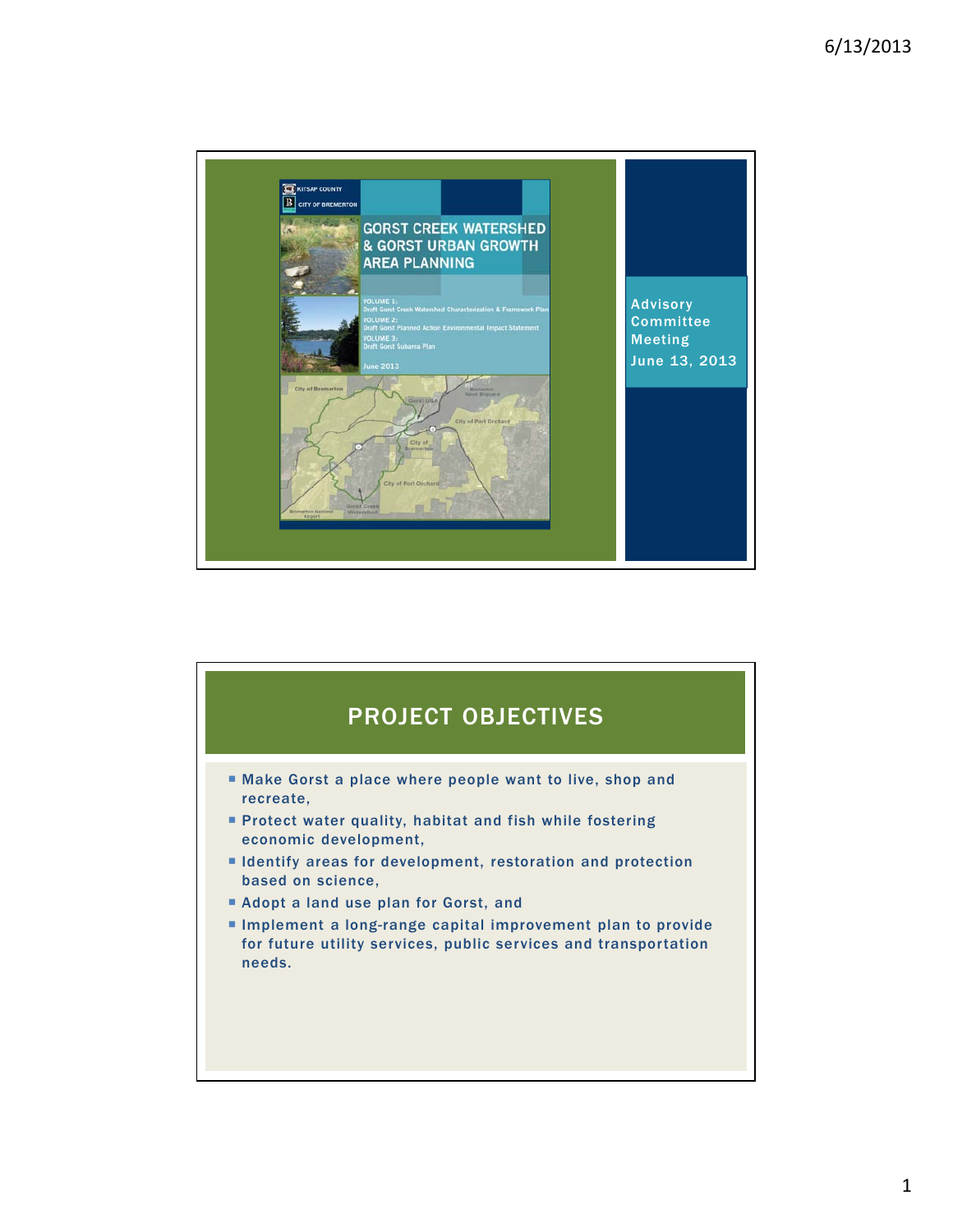

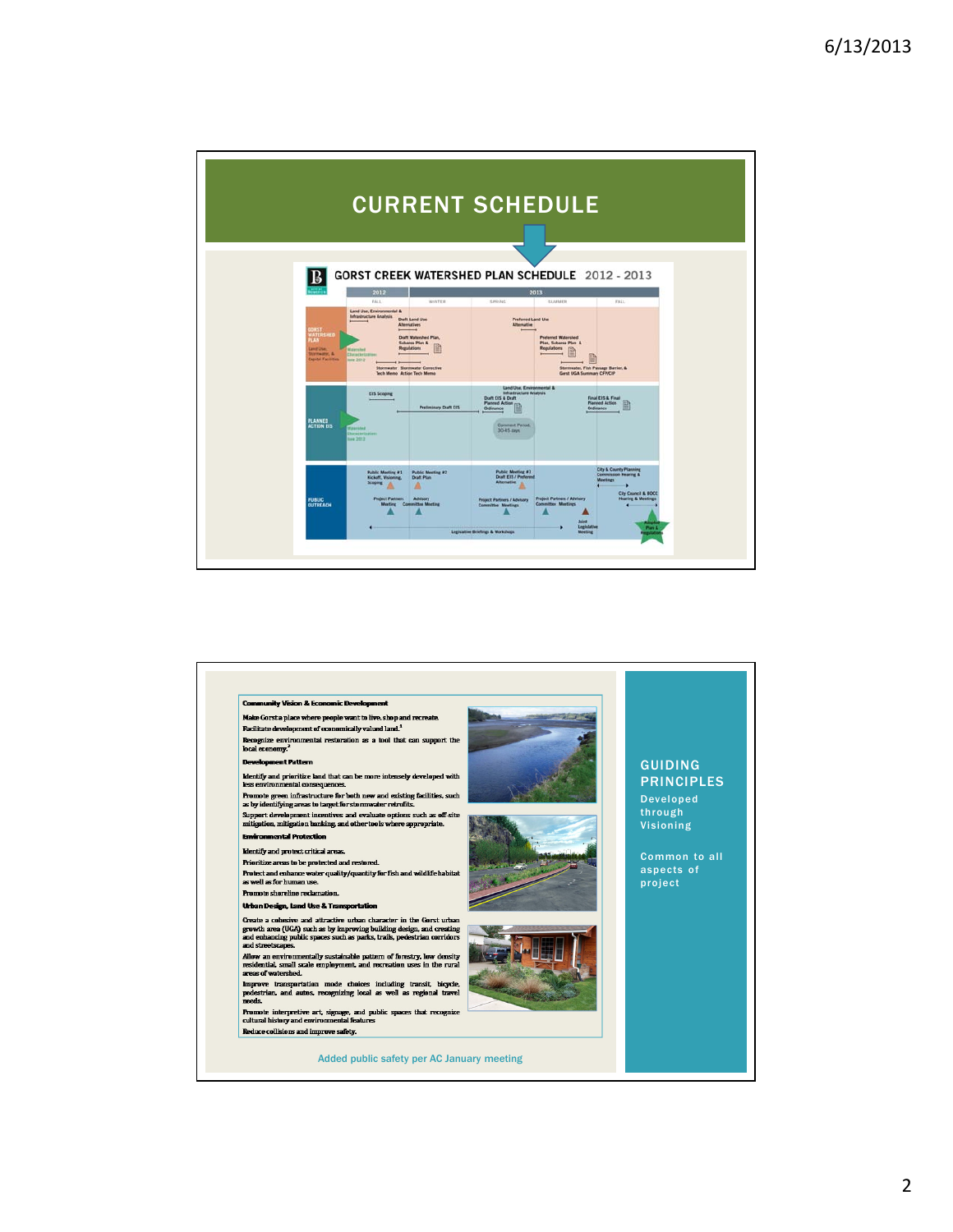

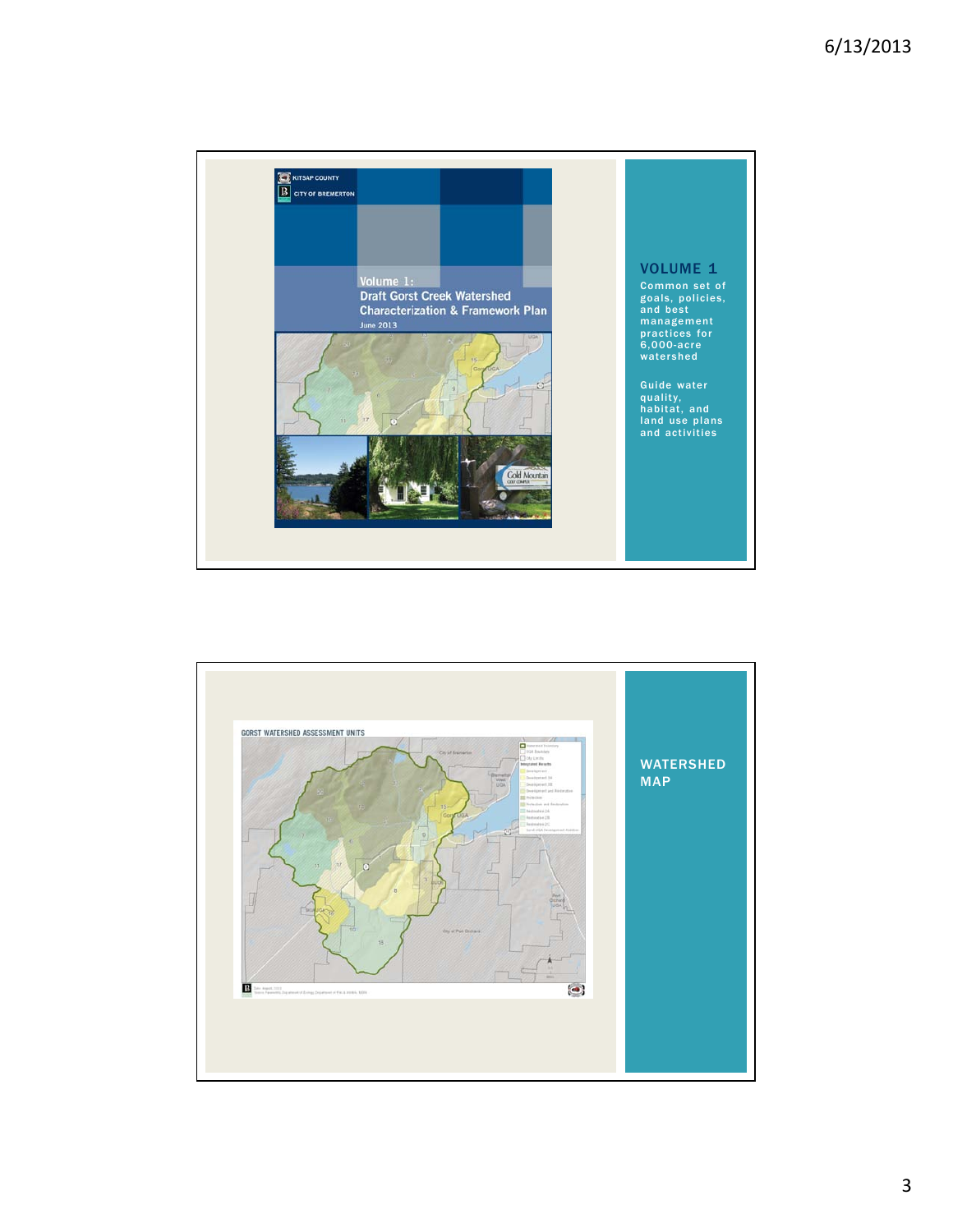

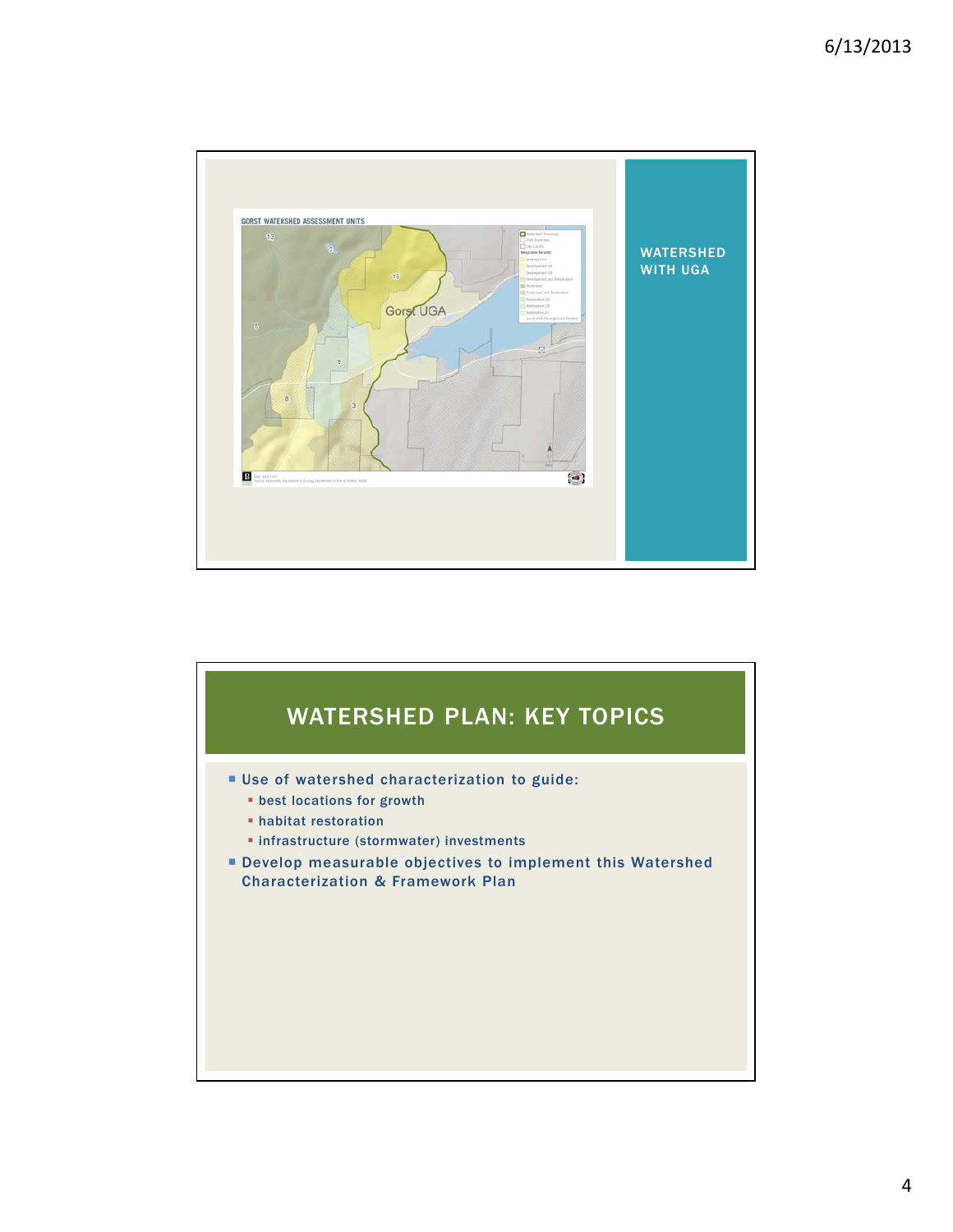

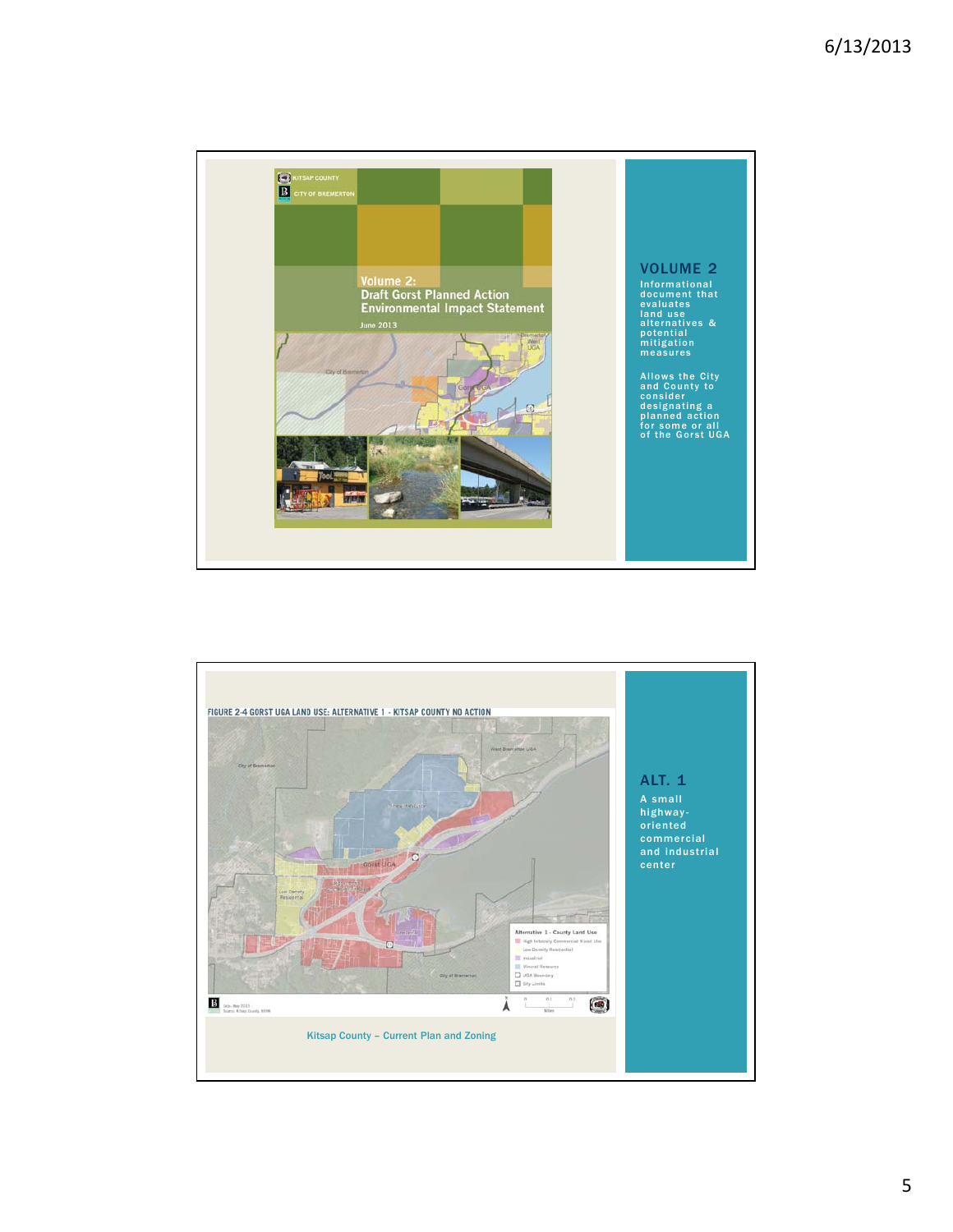

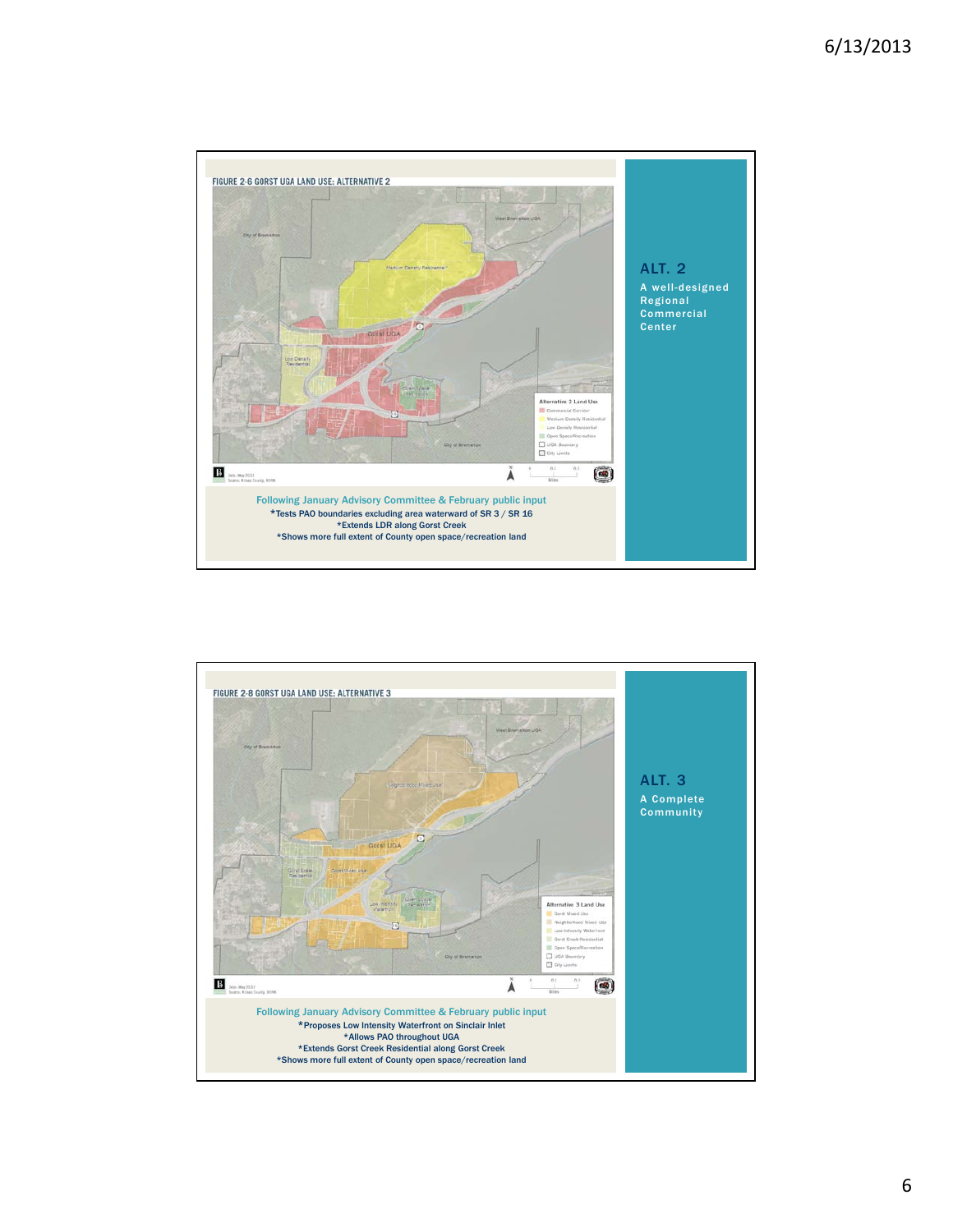| <b>THE NUMBERS</b>                                                                                                           |                  |                   |             |
|------------------------------------------------------------------------------------------------------------------------------|------------------|-------------------|-------------|
| <b>Alternative</b>                                                                                                           | <b>Dwellings</b> | <b>Population</b> | <b>Jobs</b> |
| Vision 1: No Action, A                                                                                                       | 33               | 82                | 742         |
| <b>Vision 2: Well Designed</b><br><b>Regional Commercial Center</b>                                                          | 538              | 985               | 606         |
| <b>Vision 3: Gorst Becomes</b><br>a Complete Community<br>Need to reallocate population through amendments to the Countywide | 597              | 1,082             | 333         |

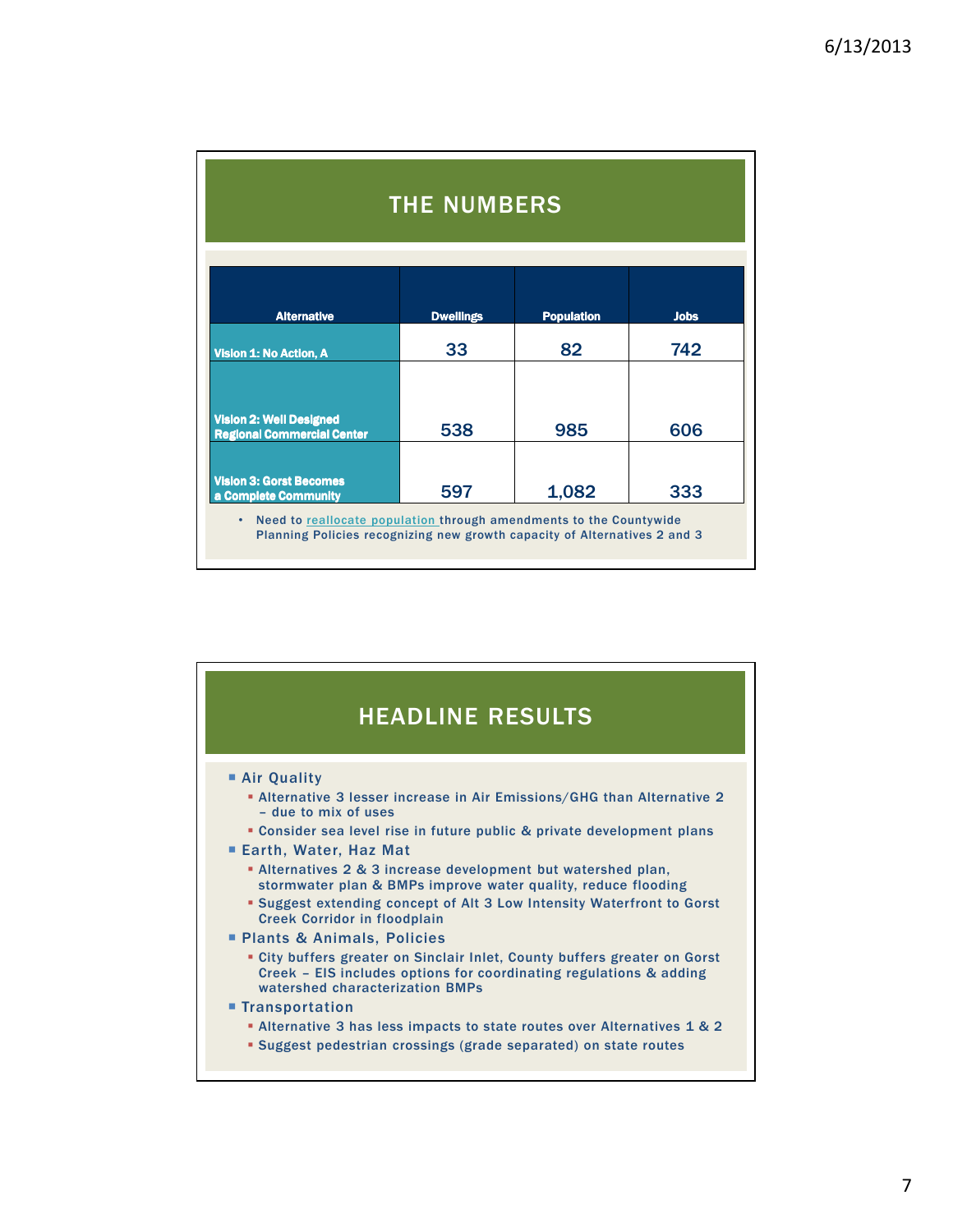## HEADLINE RESULTS, CONT.

## **Land Use & Aesthetics & Policies**

- Alternatives 2 & 3 would change intensity and character application of design guidelines especially in public realm/right-ofway is important to providing for compatible development
- Need to amend CPPs to address Alternatives 2 & 3 increased growth
- Cultural Resources
	- All alternatives similar potential for disturbance
	- Map provided of high & moderate probability can screen planned action projects
- Public Services & Utilities
	- Alts 2 & 3 increase population/demand for services
	- Mine site development would require extension of utilities by developer

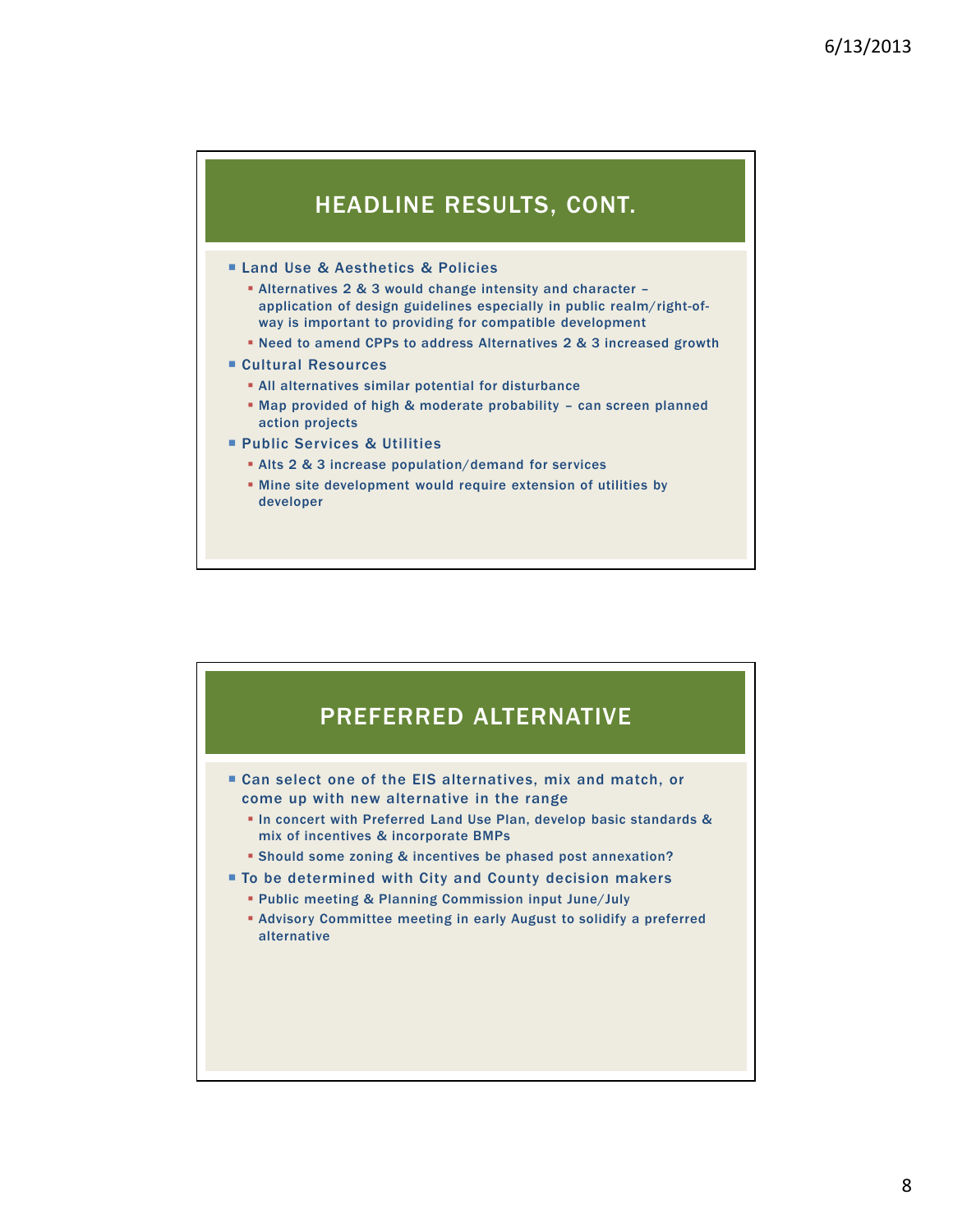

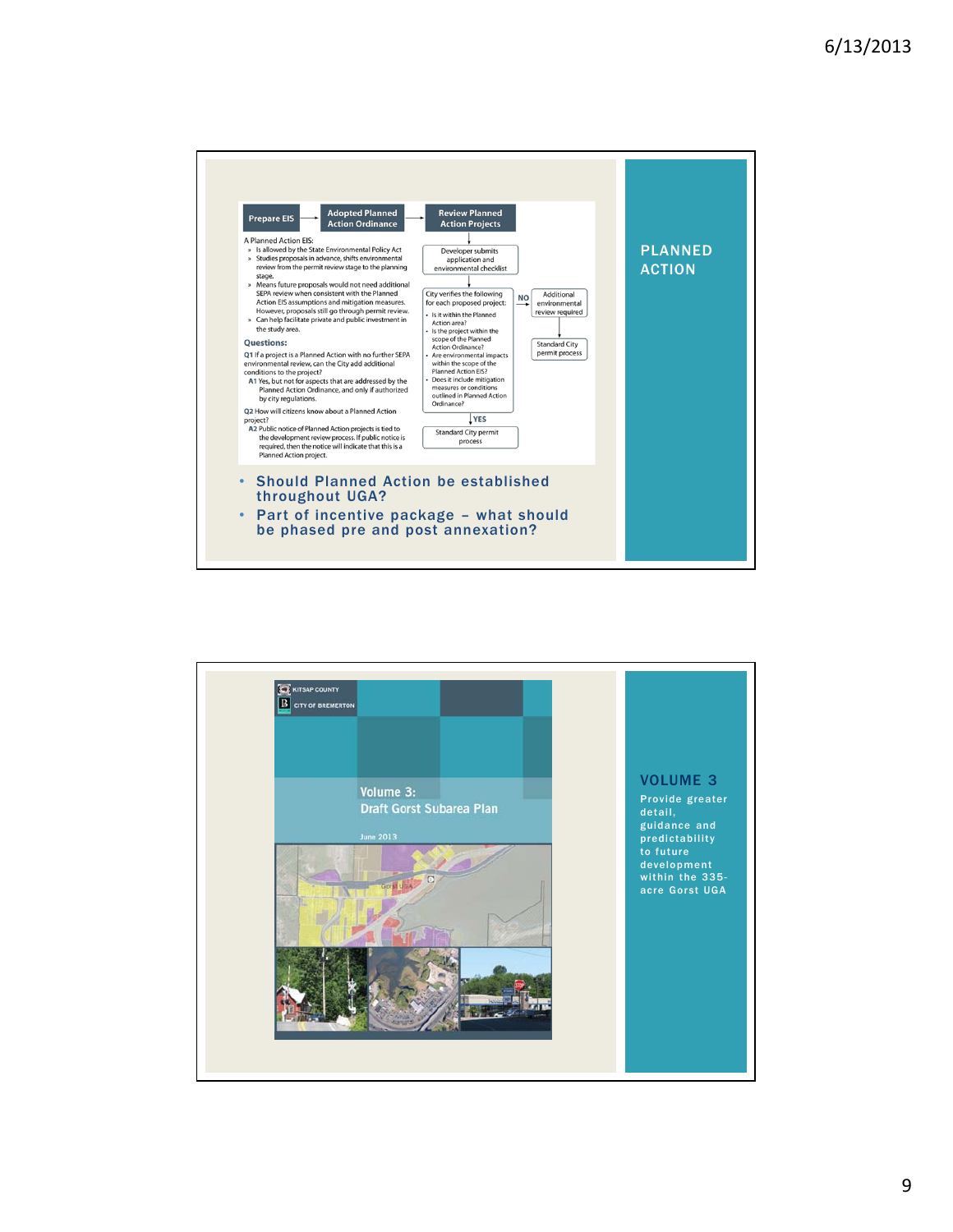

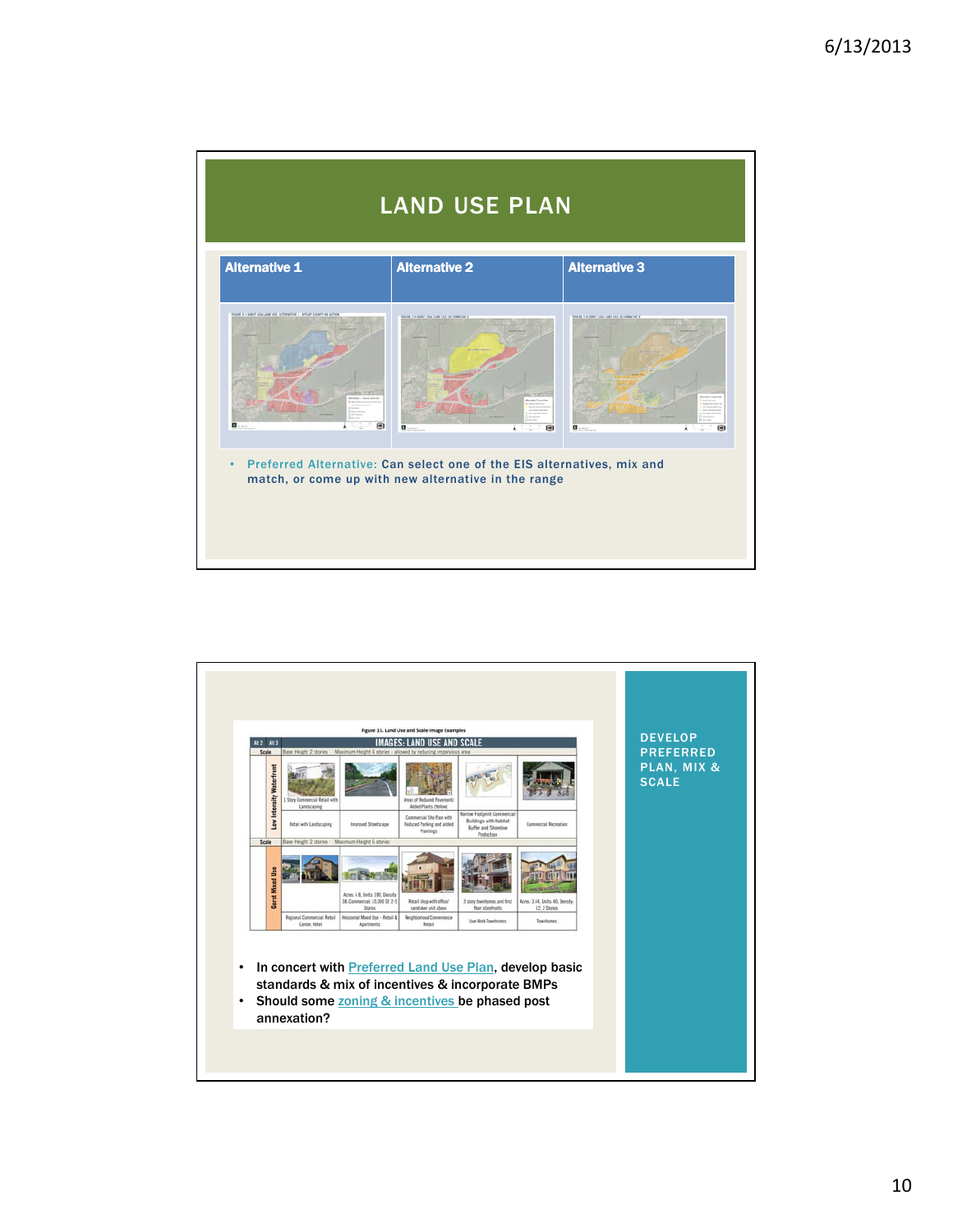

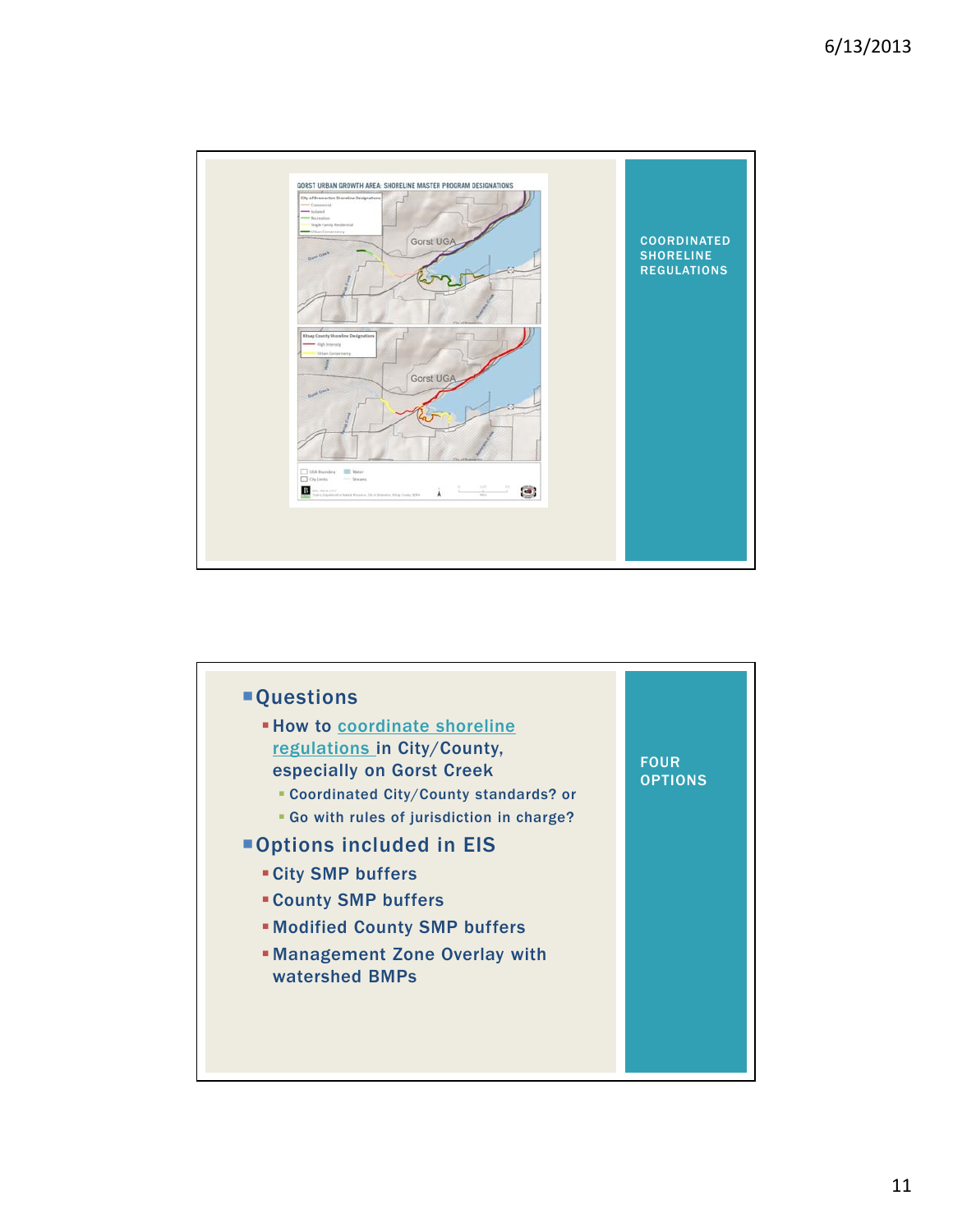

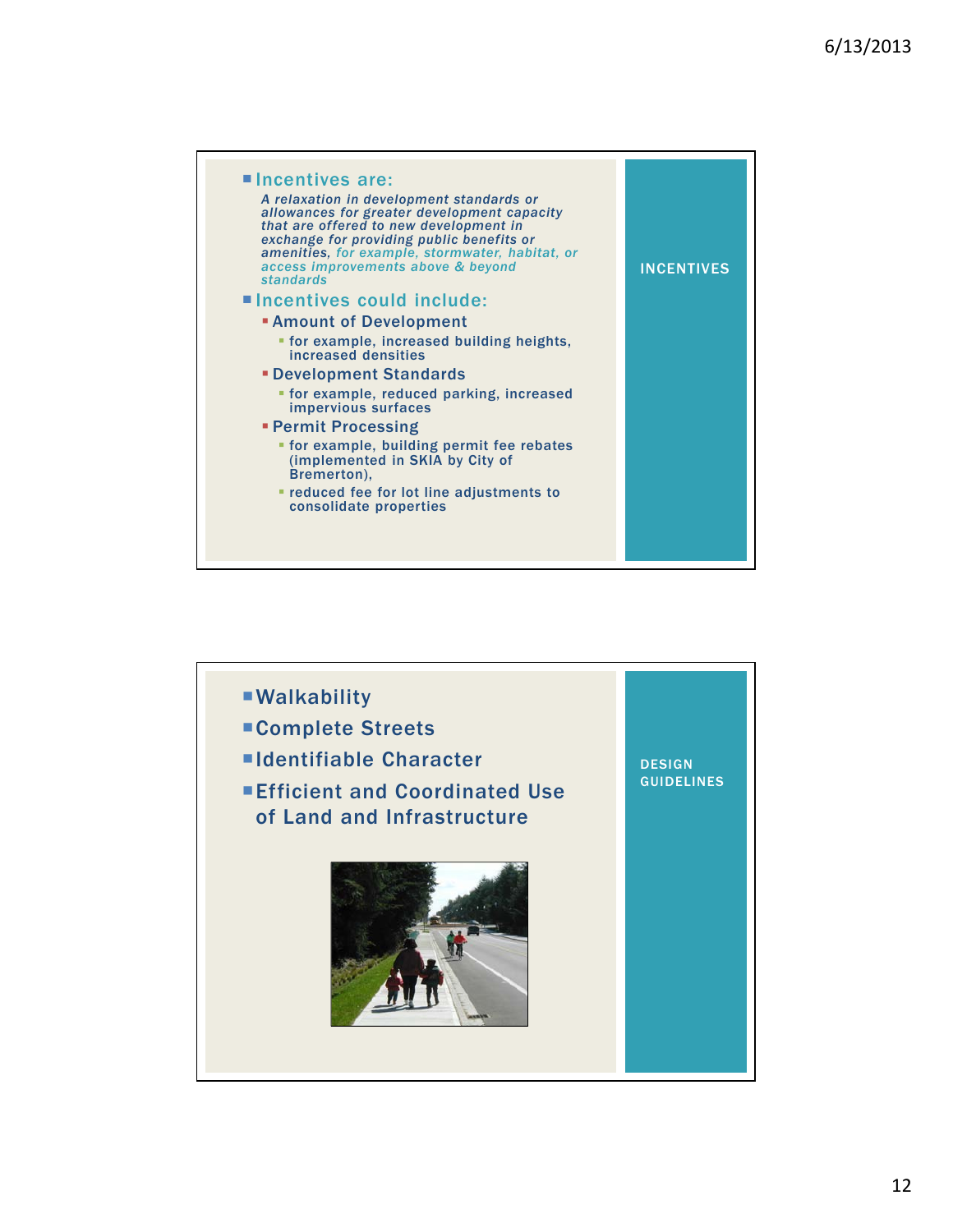

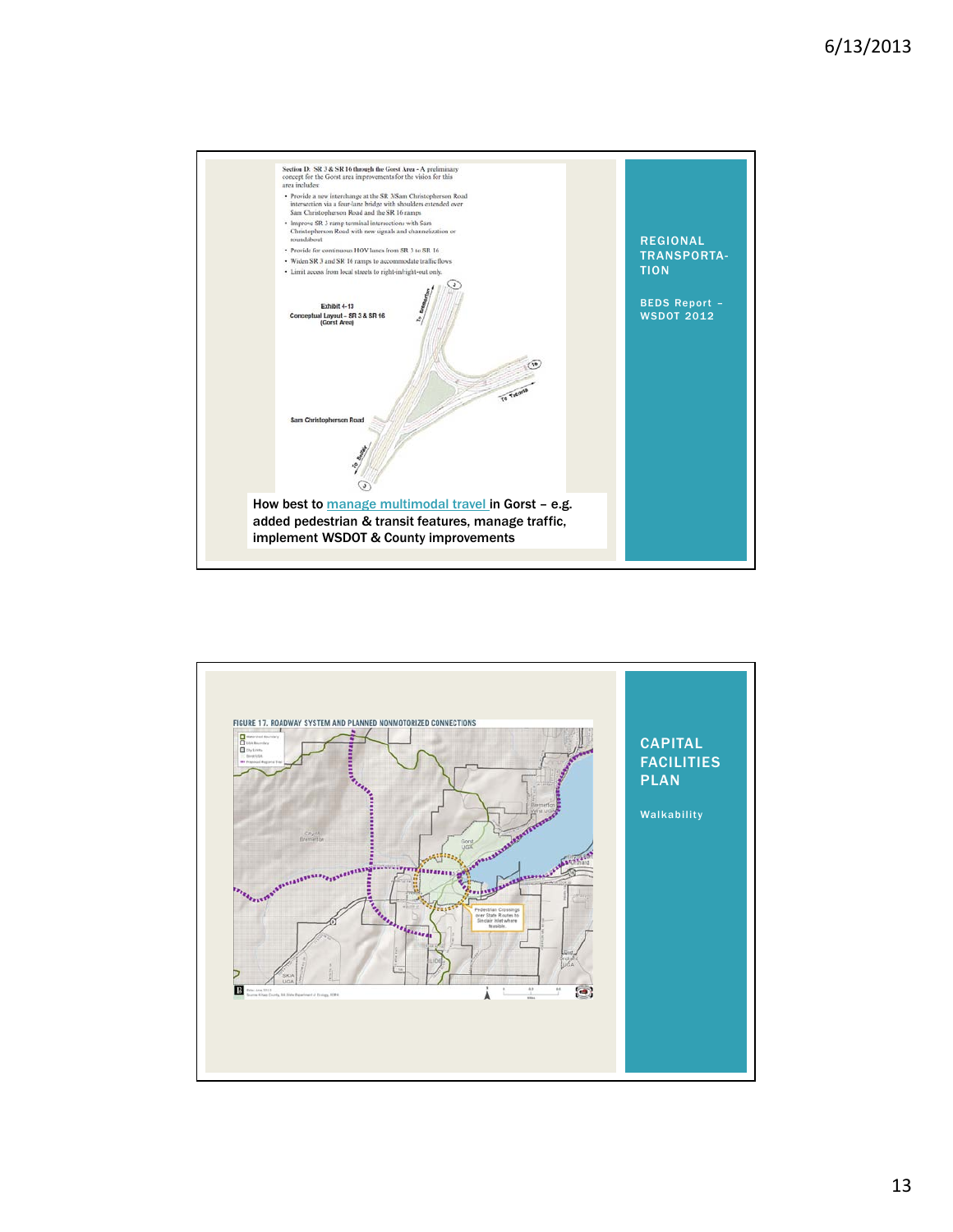